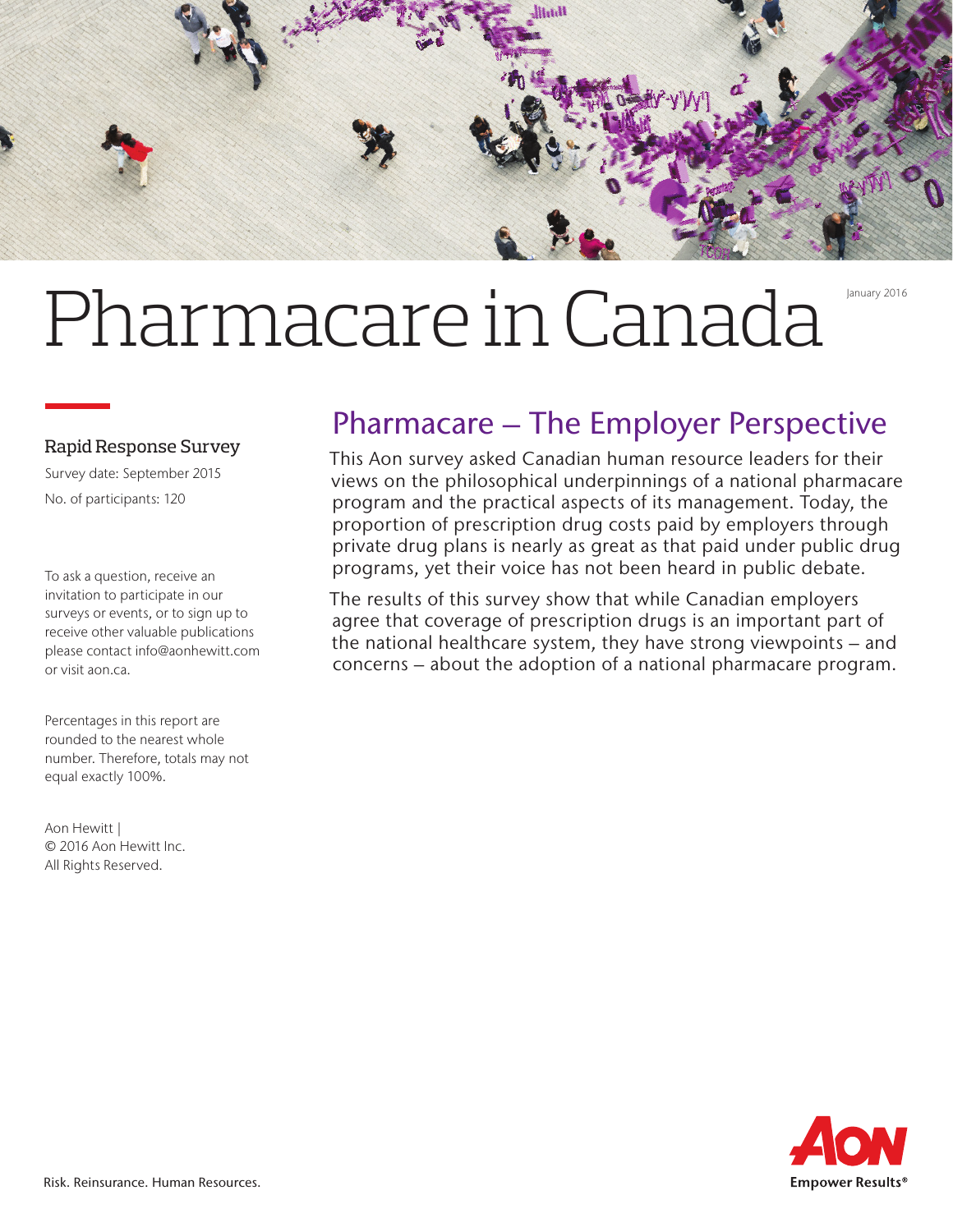#### The pharmacare gap and employee health

The results of previously published surveys indicate that, in general, most Canadians view the absence of broad-based pharmacare as a gap in an otherwise comprehensive medical system. Employers seem to agree that prescription drug care is fundamental, as is the need for uniform coverage across the country.

#### To what degree do employers agree with the philosophical goals behind a national program?

| Prescription drugs are a fundamental element of the Canadian<br>healthcare system    | 92% |
|--------------------------------------------------------------------------------------|-----|
| System cost can be reduced if all provinces negotiate with<br>manufacturers together | 89% |
| Coverage for prescription drugs should not vary by province                          | 88% |
| Universal drug coverage would improve the health<br>of Canadians                     | 58% |
| Universal drug coverage would improve the health of<br>employees at my organization  | 31% |

It is generally held that a universal pharmacare program would provide the greatest health benefit to low-income Canadians, seniors, and those who are uninsured or underinsured for drugs. Most employers responding to this survey provide employees with some form of private drug coverage; therefore, the expectation is that a national pharmacare program would have a minimal effect on the health of those employees. Discussion of employee health typically goes beyond traditional drug and extended health programs and overall workforce health remains a strong area of focus. Employer opinion bears this out, as a majority of those surveyed noted that, in the event national pharmacare led to a reduction in benefit costs, savings would be channeled back into other health and wellness programs.

#### If a national program resulted in savings, how might those savings be reallocated?



### Funding options

Respondents expressed an understanding that the implementation of a universal drug program would not come without a cost, and as such, a number of funding scenarios were contemplated. By and large, employers would prefer a dedicated funding approach to one where funding came from general revenues or led to reductions in other program spending.

| Support or strong support for various cost-sharing models |     |
|-----------------------------------------------------------|-----|
| Co-payments                                               | 70% |
| <b>Deductibles</b>                                        | 61% |
| Premiums paid annually by all Canadians                   | 50% |

*Figures reflect those indicating support or strong support*

Most respondents would not support a system that comes at no cost to the end user. At the same time, there is no real consensus on an optimal funding model.

| Support for potential program funding<br>mechanisms                                        | Support in<br>some<br>respect | Do not<br>support |
|--------------------------------------------------------------------------------------------|-------------------------------|-------------------|
| Dedicated funding models                                                                   |                               |                   |
| New pharmacare premium payable<br>by individuals                                           | 72%                           | 28%               |
| Dedicated tax or contribution/premium                                                      | 68%                           | 32%               |
| New pharmacare premium payable<br>by employers                                             | 67%                           | 33%               |
| Indirect funding models                                                                    |                               |                   |
| Increased business and/or payroll taxes                                                    | 55%                           | 45%               |
| Increased personal income taxes                                                            | 48%                           | 52%               |
| Increased sales taxes                                                                      | 39%                           | 61%               |
| Decreased funding for other provincial<br>programs such as education and<br>infrastructure | 27%                           | 73%               |
| Decreased funding in other areas of the<br>healthcare system                               | 25%                           | 75%               |
|                                                                                            |                               |                   |